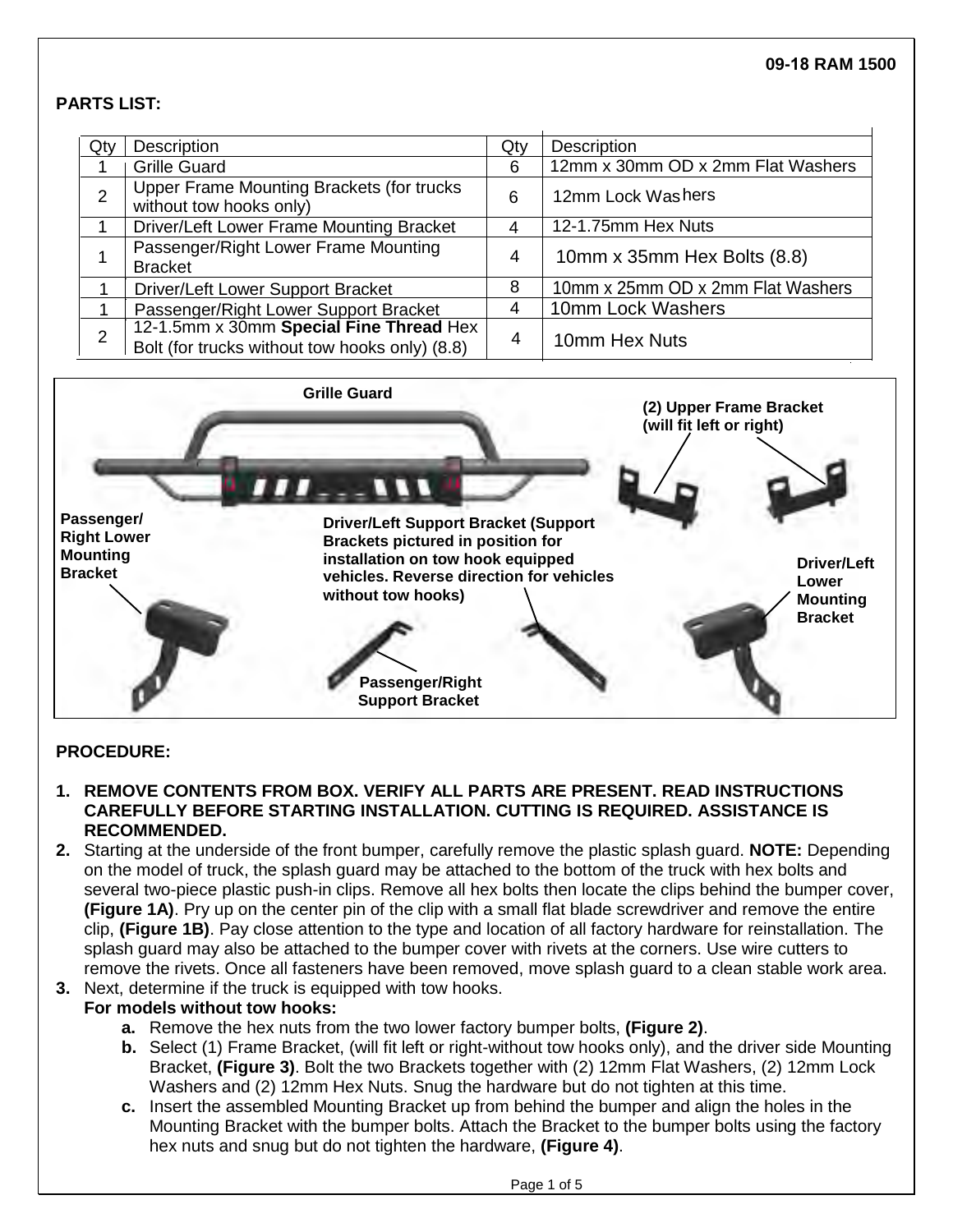## **GRILLE GUARD 09-2015 RAM 1500**

**NOTE:** On some vehicles, it may be easier to assemble the two-piece bracket on the vehicle. Install the Upper Frame Bracket first, then bolt the Lower Frame Bracket to the bottom as previously described.

- **d.** Install the driver side Lower Support Bracket with the bent end toward the front of the vehicle, **(Figure 3)**
- **e.** Attach the flat end of the driver side Bracket to the frame with (1) 12-1.5mm x 30mm **Special Fine Thread** Hex Bolt, (1) 12mm Flat Washer and (1) 12mm Lock Washer, **(Figure 4)**. **IMPORTANT:** The hole in the bottom of the frame is **fine thread**. Only use the 12-1.5mm x 30mm Hex Bolt provided in the hardware kit. Snug but do not tighten all hardware at this time.

## **For models with tow hooks:**

- **a.** Remove the (2) hex nuts holding the front of the tow hook to the back of the bumper, **(Figure 5)**.
- **b.** Select the driver side Lower Mounting Bracket, **(Figure 6)**. Hang the Bracket from the tow hook mounting studs using the factory Hex Nuts, **(Figure 7)**. Do not tighten hardware at this time.
- **c.** Bolt the flat end of the driver side Support Bracket to the inside of the Lower Mounting Bracket using the second round hole from the top **(Figures 6 & 8)**
- **d.** Attach the bent end of the Support Bracket to the rear tow hook bolt. Loosen the rear mounting bolt for the tow hook. Insert the slotted end under the head of the factory bolt, **(Figure 8)**.
- **e.** Snug but do not tighten all hardware at this time.
- **4.** Repeat the appropriate **Step 3** for the passenger side Mounting Bracket installation.
- **5.** Next, hold the splash guard up to the bumper cover and align it with the mounting points, **(Figure 9 )**. Mark the location of the Mounting Brackets onto the back of the splash guard. Cut an approximately 1/2" wide by 4" long slot in the splash guard as pictured in **(Figure 10) NOTE:** The size of the slot is an estimate only and may vary due to different factory designs for the splash guards and front bumper covers. Also, additional cutting may be required to clear the Support Bracket on vehicles equipped with tow hooks. **IMPORTANT:** To maintain the integrity of the splash guard, do not cut the slot any larger than necessary. Do not cut through the front or back edges of the cover, **(Figure 9 )**. Make several small cuts first and check the fit often for a clean installation.
- **6.** With assistance, hold the Grille Guard up to the outside of the Mounting Brackets. Bolt the Grille Guard to the Brackets with (4) 10mm x 35mm Hex Bolts, (8) 10mm Flat Washers, (4) 10mm Lock Washers and (4) 10mm Hex Nuts, **(Figure 11)**. Do not tighten hardware at this time.
- **7.** Check the fit and reinstall the splash guard using the factory hardware.

**To protect your investment**, wax this product after installing. Regular waxing is recommended to add a protective layer over the finish. Do not use any type of polish or wax that may contain abrasives that could damage the finish. **For stainless steel**: Aluminum polish may be used to polish small scratches and scuffs on the finish. Mild soap may be used also to clean the Grille Guard.

**For gloss black finishes**: Mild soap may be used to clean the Grille Guard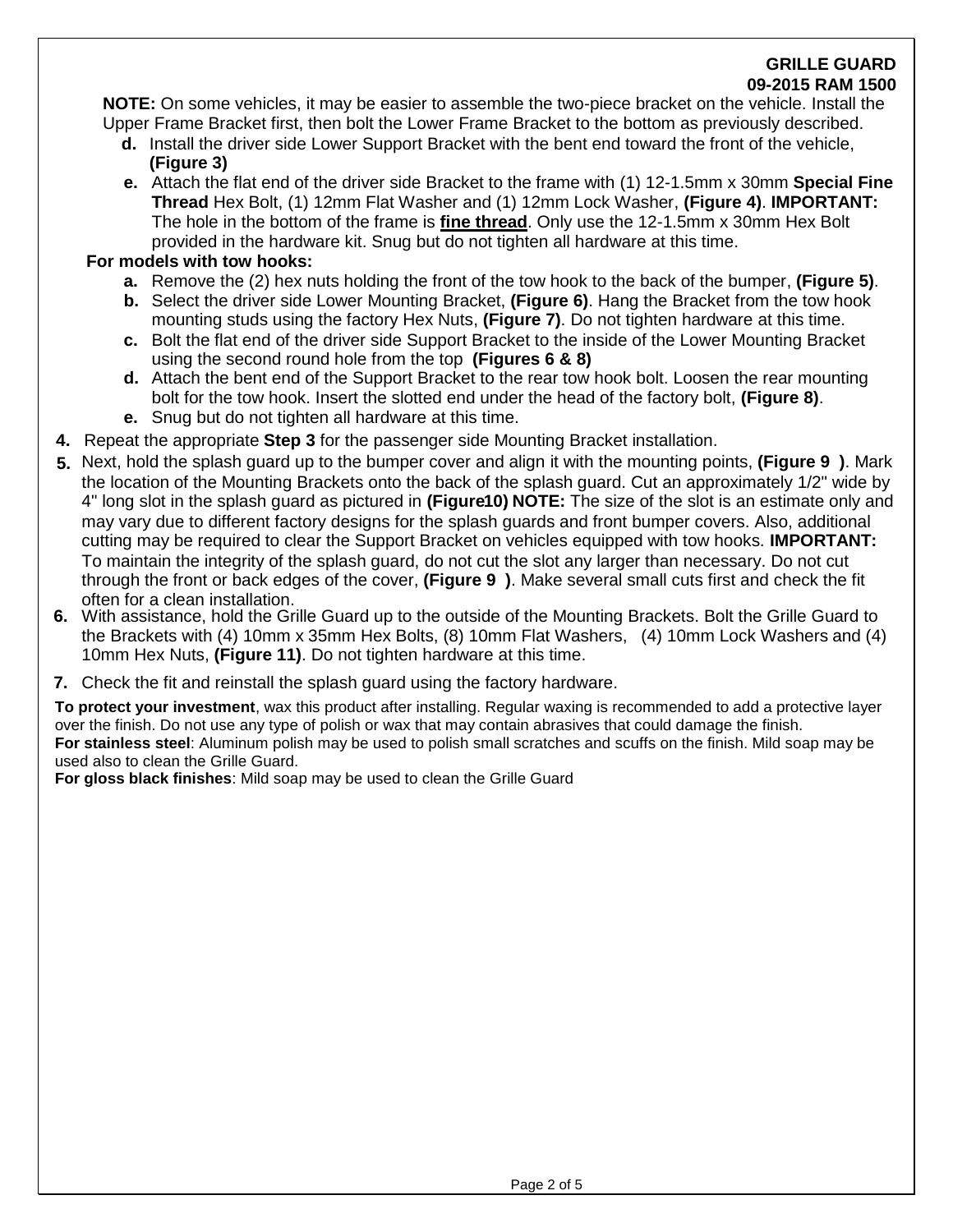#### **GRILLE GUARD 09 2015 RAM 1500**

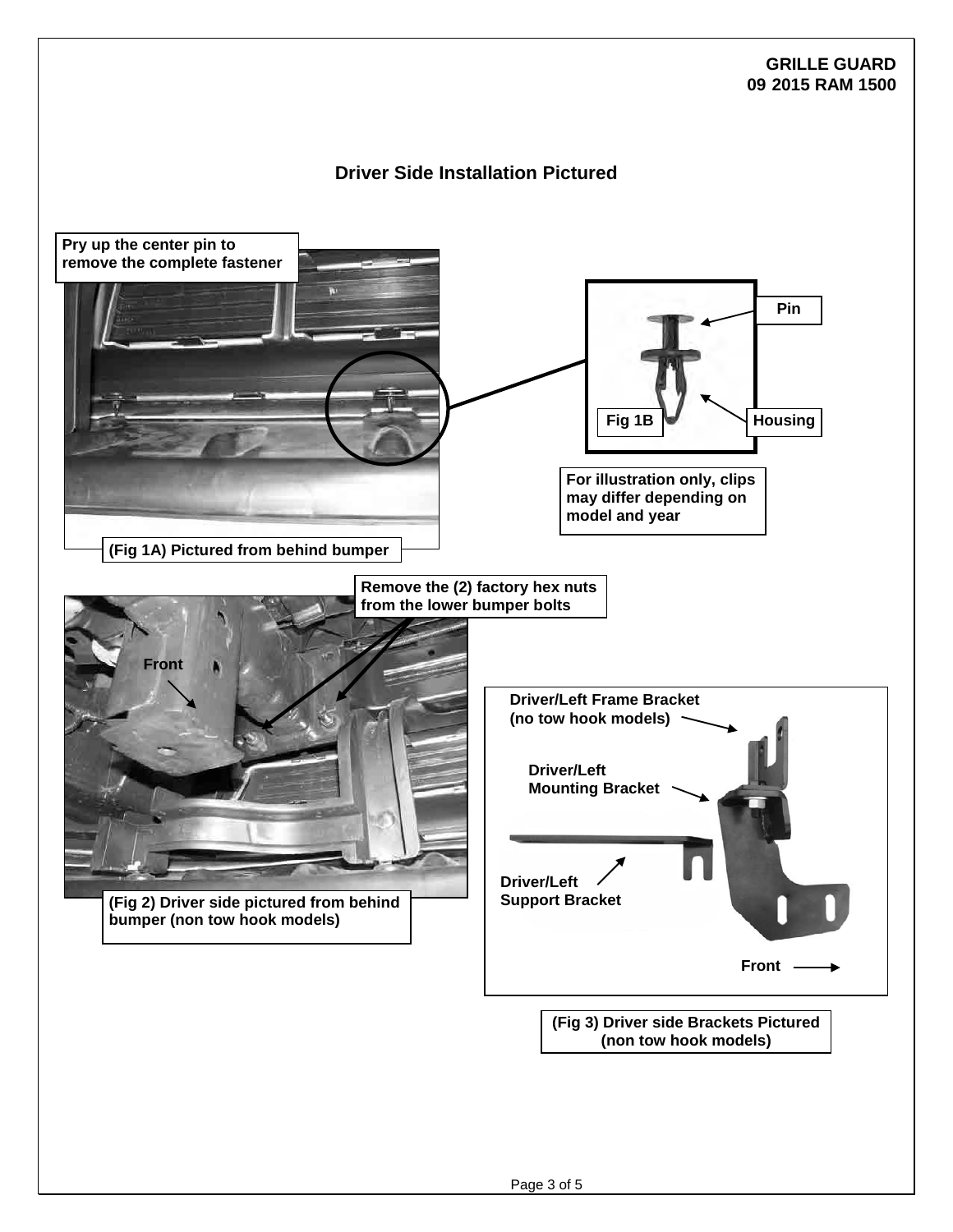## **GRILLE GUARD 09-2015 RAM 1500**

## **Driver Side Installation Pictured**